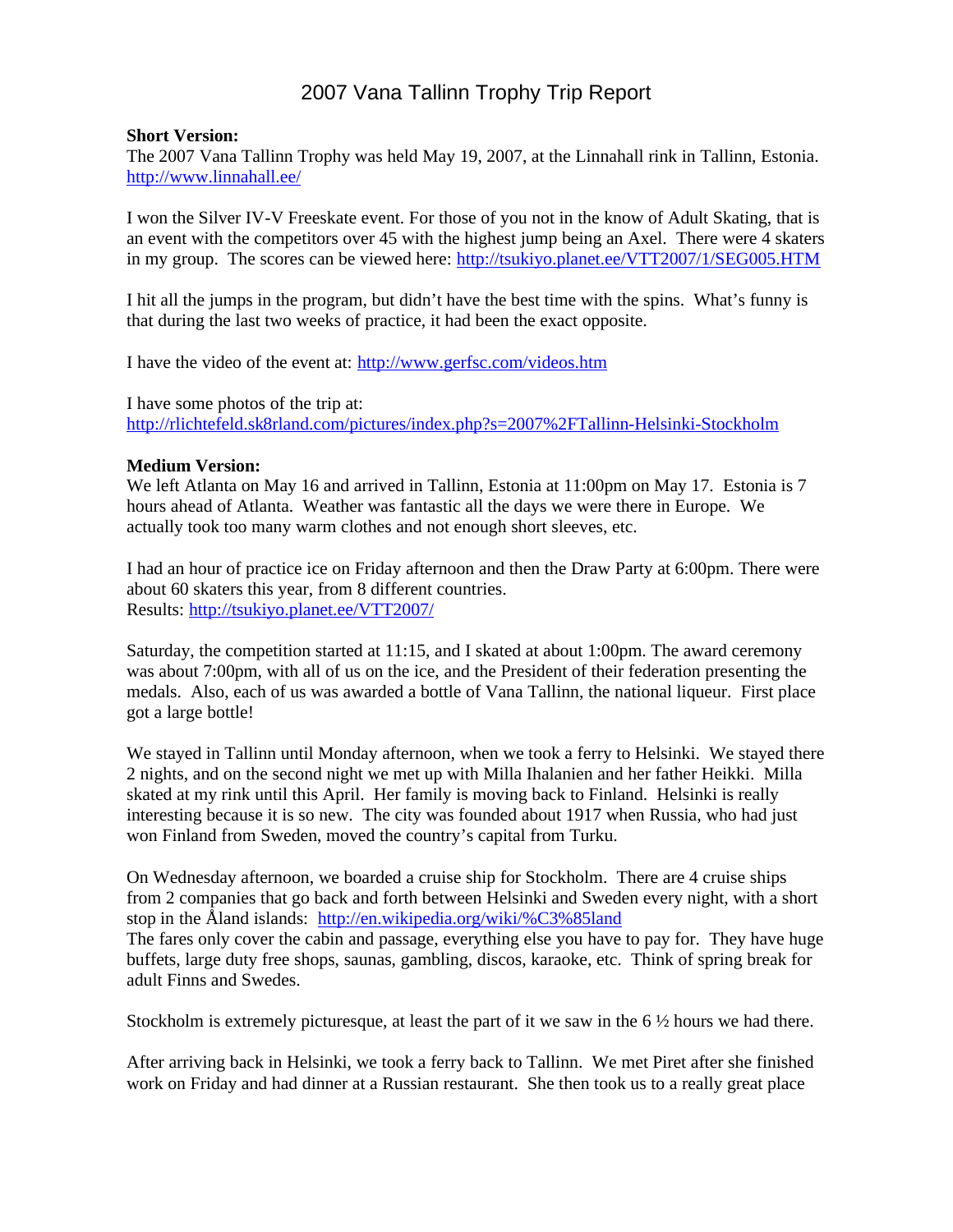for dessert. We enjoyed having a little time alone with her. With everyone around during the competition, she is so busy you don't really get to talk with her.

We got back to Atlanta over Memorial Day weekend, which was great, because it gave us a couple of days to recover and get used to the time change.

#### **Really, really long version:**

A little background - I decided to do the competition in April, because my knee had started feeling better. I hadn't been taking lessons since back in May 2006 when I trained for last years Mountain Cup.

My knee had been hurting a lot during all that training, so I decided to give it a rest. It didn't get that much better, so I went to the doctor and he did an MRI and sent me to physical therapy. They determined it was ITB (Illio-Tibial Band syndrome). It is an injury that happens a lot to long distance runners. They gave me some exercises to do. I really didn't skate much at all, until Christmas time. When I started back skating, the knee was much better, but still had some pain. Everything started out well in the lessons, but during the training my knee starting acting up again. I caught a cold 2 weeks before we left, so training was not going well. When I left, I had the feeling that if I even made it through the program I'd be doing great.

#### **London**

Conchita and I flew out of Atlanta on Wednesday, May 16. We had a long layover at Gatwick airport in London. We arrived at 10:00am on Thursday and didn't fly out until 6:00pm. So, I tried the experience of using the free public shower at the airport. The shower is free, but for only 1 pound, they will bring you a towel and a bar of soap. What a deal!

We met up with 3 other skaters (Fiona, Joanne and Axelle) at the Estonian Air check in. Then, the 5 of us slowly made our way through security. The flight to Tallinn was pretty uneventful, except for the partiers in the back of the plane. Evidently, Tallinn is a big place for bachelor parties from England. One cool thing was that even though we were landing at 11:00pm, you could still see the sun setting!

## **Tallinn**

The 5 of us piled in a taxi and made our way to our respective hotels. They were staying at the Reval Express Inn: http://www.revalinn.com/78871 Conchita and I stayed at the Meriton Old Town hotel: http://oth.cma.ee/index.php?lang=eng

It was a very nice hotel, but our room was a little small. We had a "twin", which meant the room was wide enough for a twin bed, a night stand and another twin bed. Along one wall were the bathroom and the bed. The other wall was the bed, a desk, and a clothes cupboard; however, the location was great. It was very close to the rink, yet still in the Old Town section of Tallinn. All of Old Town is a UNESCO World Heritage Site. http://wikitravel.org/en/Tallinn

On Friday, the 7-hour time change made it difficult to get up, but we managed to make it to the included breakfast, which finished at 10:00am. After breakfast, we walked to the Raekoja plats, or Town Hall Square. This is center of the activity of the Old Town. Restaurants and shops ring the large square. And, at this time of year, all of them have outdoor seating. So, it's a great place to grab a table, absorb sunshine and do some people watching. Plus, the Town Hall, with its spire, arches and dragon shaped rainspouts make this square very picturesque. If you have the time, and the knees, climbing to the top of the tower gives a 360-degree view of Old Town.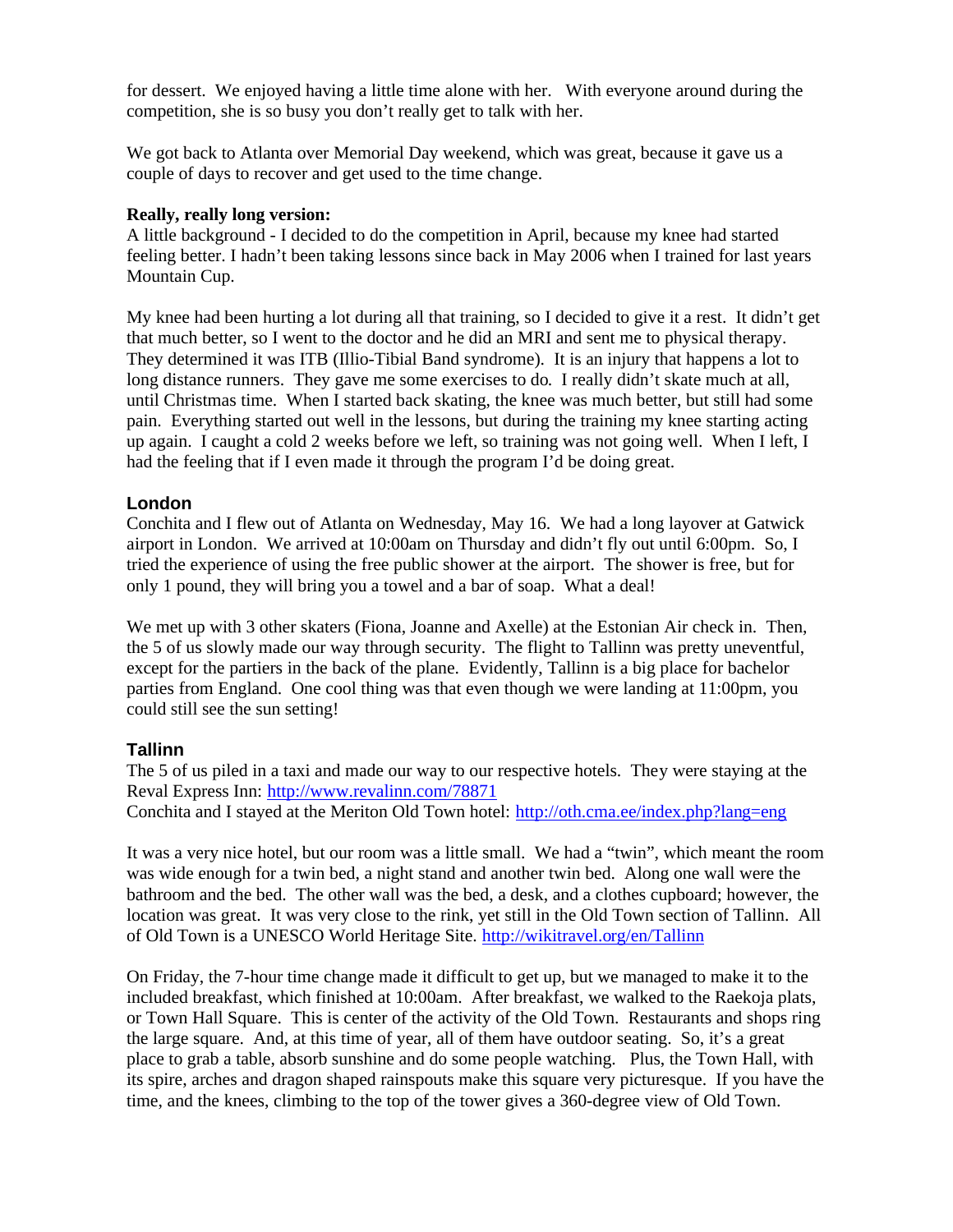Just off the square is the Tourist Information office, where picked up some maps. The have also started the Tallinn Traveler Tent, just across from the office. It is run by young people for young people with the latest info on parties, discos, hostels, etc.

We walked up to Toompea – the highest point in town, and the site of the first castle built there. Now it houses the Parliament building, the Toomkirk, and the Alexander Nevsky Cathedral. The last is a beautiful Russian Orthodox cathedral built in the Russian revival style. http://en.wikipedia.org/wiki/Alexander\_Nevsky\_Cathedral%2C\_Tallinn

We continued to wander around, looking in shops and reacquainting our selves with the town until lunch. We ate at Kompressor, a small restaurant we found last time that serves Estonian pancakes and Russian food. It is located at Rataskaevu 3. Estonian pancakes are hearty things filled with ingredients and folded over like a crepe. We had a ham and cheese pancake and we also shared a bowl of seljanke (Russian Meat Soup). Both were really good. It was served with leib (Estonian dark bread), which was served with most meals in the city.

After lunch, we went to the rink for my practice sessions. The knee was a little "twingy" during the hour, but I was able to run through pretty much all the program, and get used to placing the patterns on the larger rink. (Most rinks in the US are 200'x85' and are known as NHL sized. Most international rinks are 200'x100' and are known as Olympic sized.)

After the practice session, Conchita and I went to the harbor to talk to the cruise ship/ferry companies about the Helsinki to Stockholm cruise we were thinking about. Viking had a great deal. We could get a ferry trip from Tallinn to Helsinki, and then do a 2 night cruise to Stockholm, and then a ferry back to Tallinn. The price for all of that was only 1900EEKs, or \$168!!! We talked to Tallink (which now owns Silja) about the same thing, and they were not as helpful. They wanted us to wait until we got to Helsinki to talk to the desk there, so we made a reservation with Viking:

http://www.vikingline.fi/timetables/prices/cruises/

With all the running around the harbor, it caused us to arrive a little late at the V&S Wine Bar, for the Draw Party. Joanne had drawn for me, and she drew  $4<sup>th</sup>$  for me, so I got to skate last. Actually that is what I like, it gives me the ability to skate the whole warm-up and then catch my breath after.

Piret had arranged a dinner at Sisalik, a Mediterranean restaurant, for about 20 of us. The food was good, but because of the size of the group, the service was a bit off. http://www.idee.ee/sisalik/pages\_en.php?action=view&page\_id=1

George and Andrea, our friends from England, flew in Friday night so we waited up for them. They had reservations to stay at the same hotel, but when they arrived, the hotel informed them that didn't have a room for them the whole stay, so were moving them to another hotel. It was actually an upgrade, and they were going to cover the taxi ride. After, we got that all sorted out, we did have a drink and talked a while before they headed off to the Tallink hotel. http://hotels.tallink.com/ee/mainMenu/cityHotel/

On Saturday morning, after breakfast, George and Andrea met us at our hotel and we walked over to the rink and watched the first few events together. I then had to stretch and change. My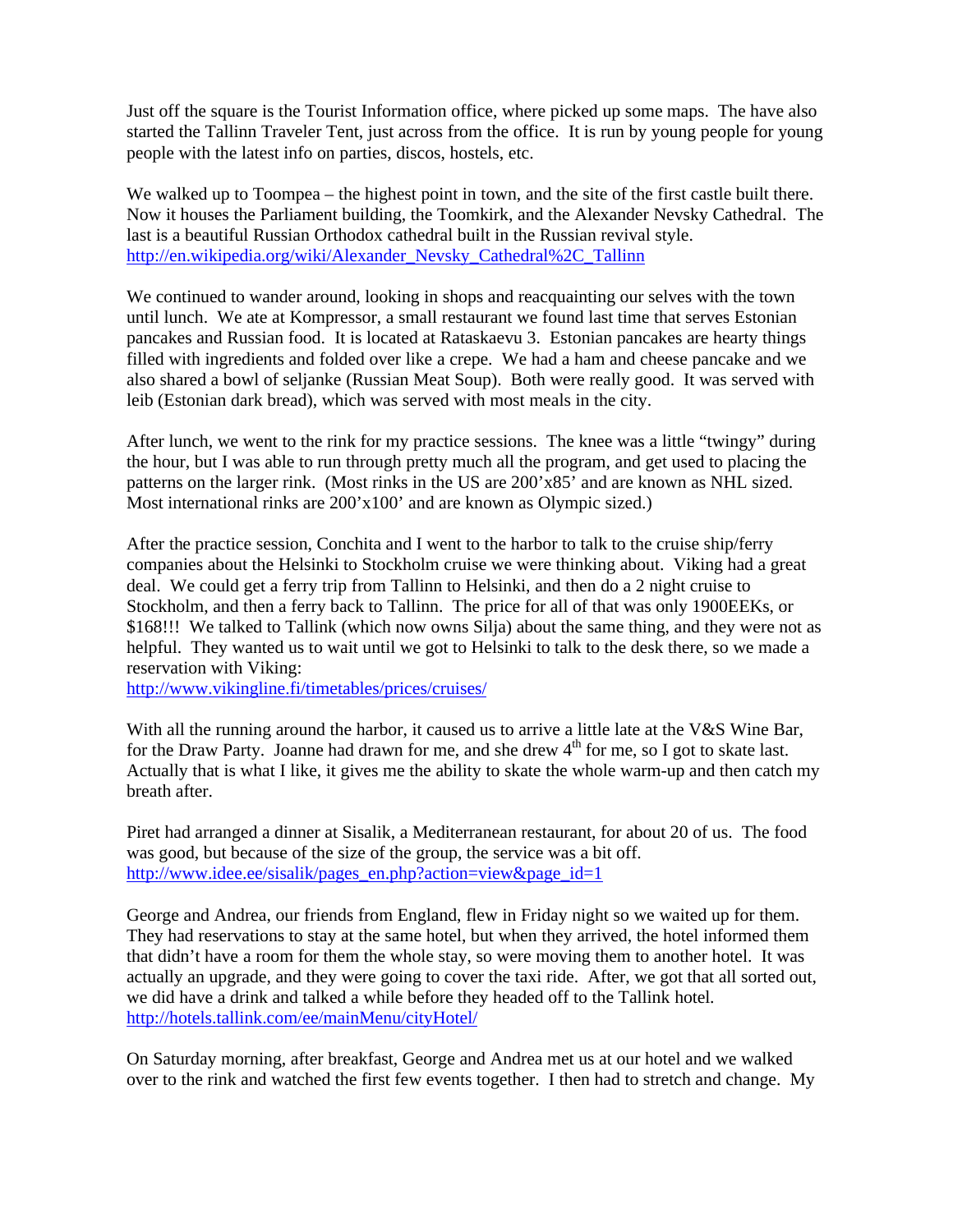event started around 1:00pm. We had a 6 minute warm-up that went pretty well for me. My knee was feeling pretty good. Not skating too much the previous few days had seemed to help.

When it came time for me to skate, I hit all the jumps in the program, but didn't have the best time with the spins. And, the back 3-turn that starts my footwork sequence didn't quite happen either. However, I made it all the way through the program. They used the new scoring system and were announcing scores after each skater. They put the next group on the ice for their warmup, and we waited for my scores. Finally they announced my score, 34.35, and my placement – First! I really couldn't believe it. I hadn't really watched the other skaters, so I really had no idea. What a great surprise.

I watched the next group, and then changed. We walked over to Old Town and had a late lunch sitting outside at Troika, a Russian restaurant on the main square: http://www.troika.ee/

Conchita and I walked back to the harbor to pay for the cruise we had booked. We had to do it at least 24 hours in advance or the reservation went away. Then, back to the room to change back into my outfit for the awards ceremony.

Luckily, we had arrived back at the rink a little early, because they were starting the awards ceremony early. The ceremony is done on the ice, with the presenters handing you your medal, your Diplom, and a bottle of Vana Tallinn!

After the ceremony, and good byes to a lot of people, we headed back to the room to get ready for dinner. This year, Conchita and I did not go to the dinner arranged by Piret at the Olde Hanse: http://www.oldehansa.ee/

We wanted to spend time with George and Andrea, and Conchita is not too fond of game. We met them at the Town Square, where we wandered around till we found something that looked good, and did not have a long wait. We ended up at the Kuldse Notsu Kõrts (Little Piggy Inn) that serves traditional Estonian fare:

http://www.schlossle-hotels.com/st.petersbourg/gastronomy2.php?group\_id=36 George and I shared the Sausage Feast. It was very good. We also had Sea Buckthorn schnapps as an aperitif that was excellent.

The next morning, Sunday, we met George and Andrea and walked to the main rail and bus station. We caught the #26 bus to the Estonian Open Air museum at Rocca al Mare. http://www.evm.ee/keel/eng/

The weather was perfect for strolling between the old houses, windmills, watermills, etc. We also spent some time on the beach there looking for "sea glass", which Andrea really likes. We had lunch at the Kolu Inn on site. We were a bit late, and had gotten in line behind a large group of Finns, so by the time we got to the window to order, they were out of most items. Not knowing what we were really ordering, we ended up getting mashed potatoes, scrambled eggs and red cabbage. Not sure what it exactly was but I thought it was pretty good.

We took the bus back and retired to our hotels. We met back up at the Scotland Yard pub a few hours later. http://www.scotlandyard.ee/

It was near their hotel, and they had been doing most of the walking. The pub was really nice and large. We had a couple of drinks and talked for a while. The décor was books, firearms, musical instruments, suits of armor, etc.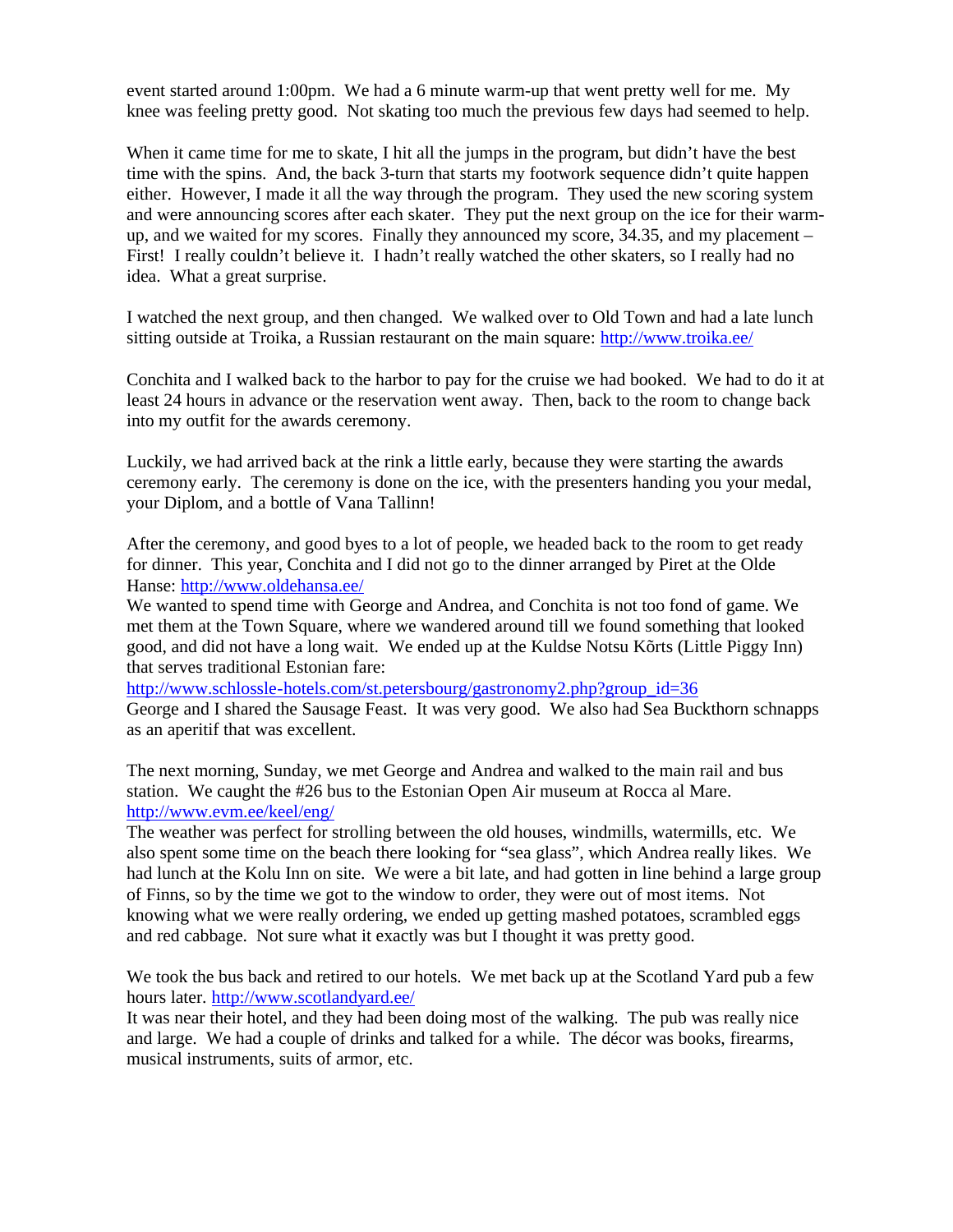For dinner, we had reservations at Balthasars. It is known as a "garlic" restaurant. http://www.balthasar.ee

Conchita and I had tried to get in on our last trip, but they were full. We had our hotel make the reservations on Saturday. Dinner was excellent. This was very high end, and just about everything had garlic in it. George had the garlic soup that was a standout. Conchita and George had the Balthasar's special dinner. A large steak served on a sizzling skillet. Andrea and I had the lamb chops, which was more modestly sized, and very good. It was definitely a splurge, but worth it.

On Monday morning, we met again and wandered some of the shops in Old Town. Since the weather was so nice, we grabbed a table on the square at Bossanova and had pizzas and beer for lunch. http://www.bossanova.ee/news\_eng.html

We then gathered our stuff from the hotel, leaving two of our bags in their left luggage closet. No need to take skates and alcohol with us. We rolled our bags to the harbor and boarded the M/S Rosella at 4:45pm to Helsinki. http://www.vikingline.fi/onboard/rosella/

## **Helsinki**

We arrived in Helsinki at 7:45pm and then rolled our way to our hotel. It took about 45 minutes. The hotel was the Omena Hotel in the Kampi district. http://www.omena.com/frontpage It had a great price, good location, and large rooms. They hold down prices by not having any staff on site. You make your reservations on the Internet beforehand, and you get a 5 digit code. You use the code to get in the building, get on your floor, and then get into your room. No restaurant. No meeting space. Just nice rooms.

After we dumped our stuff in our room, we walked around a little and decided on a Kebab restaurant right across the street. It looked busy, and happy people were inside. After we ate, we walked up to the Kampi shopping center. With it so light out, there were tons of people on the streets, even though it was about 10:00pm

On Tuesday morning, we got out our trusty Rick Steve's Scandinavia guidebook and followed his walking tour of the city.

http://travelstore.ricksteves.com/catalog/index.cfm?fuseaction=catalog&parent\_id=10 It starts at the City Market, which is at the harbor. We also grabbed breakfast there, since the hotel didn't have a restaurant. We had a meat pie and an apple filled donut with a hot cocoa and a coffee – traditional Finnish breakfast. There were several restaurants setup in tents with seating and service in the tent and just outside on small tables.

The tour took us to the Senate Square and the Lutheran Cathedral. We also walked along the Esplanade (the park that runs in the middle of the main road in town).

Lunch was in Stockman's department store. It is Helsinki's Harrods. It has a grocery, a huge bookstore, clothing, chocolates, coffees, teas, florist, etc. We had bruschetta sandwiches that we ordered from their deli area, where they had tables. Good and a good price. Helsinki is really expensive compared to Tallinn.

After Stockman's, we walked to the National Museum and the "Church in the Rock". We sat in the church for a while. It was beautiful, and had really good acoustics. While we were sitting there, a choral group came in and started practicing for a concert. We later found out it was the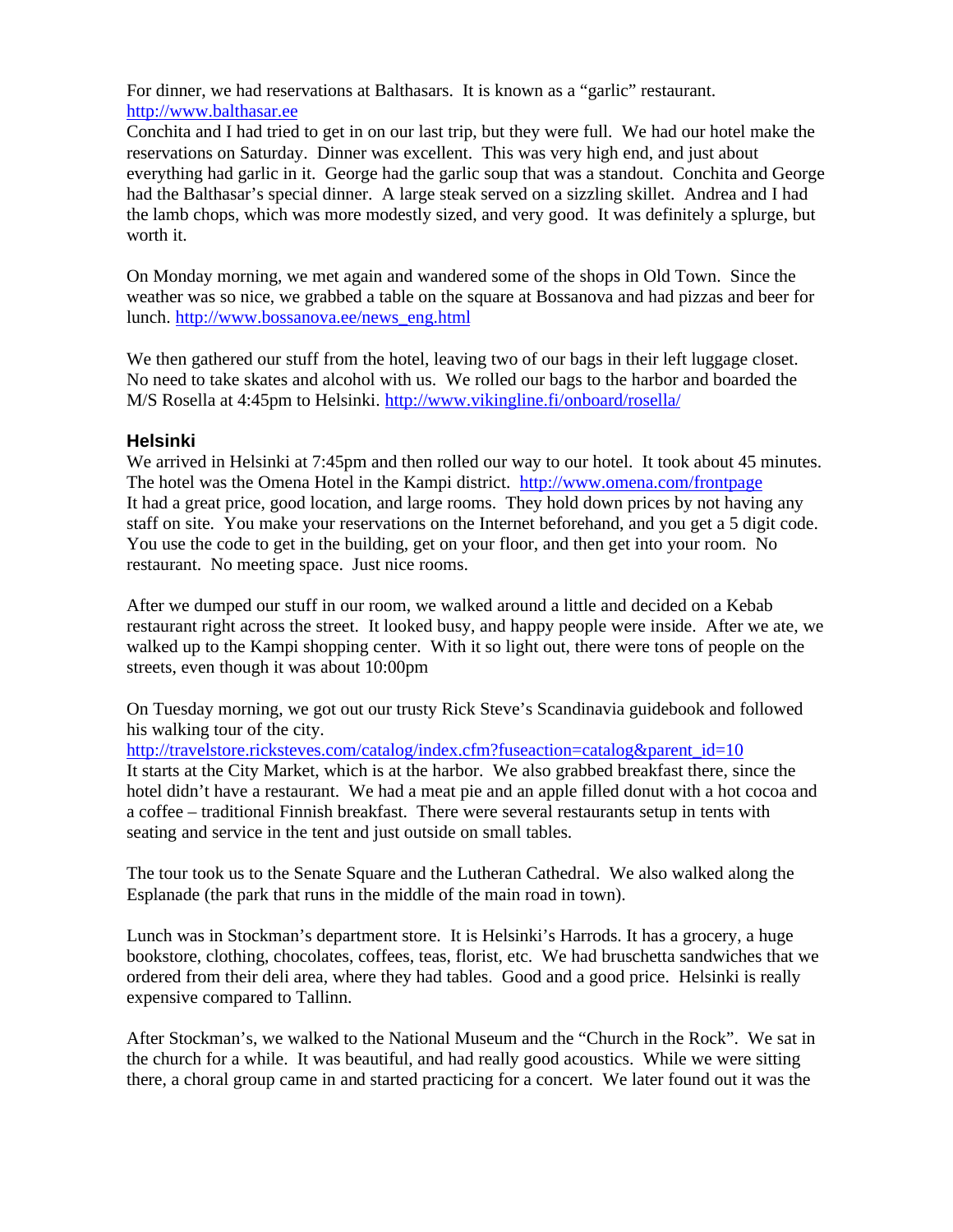choral group and quartet from Anderson College in Indiana. The acoustics of the church made even their practicing sound good.

We made our way back to the hotel to rest. Milla and her father picked us up there and took us out to Espoo, the city next to Helsinki, where they live. It is also the headquarters for Nokia. He drove us out to the site where they are having a home built. I found it fascinating the way it was being built. I had worked residential construction during high school and college. The house was constructed like we would construct a commercial building. The outer walls were 2 layers of concrete block with insulation between the layers. It is going to have in-floor heating, a large spa, and because of their tax laws, lots of storage space. It is situated right next to a park and will have large windows throughout. A really nice design and it will be very energy efficient.

We then went to the main shopping center in Espoo, and had dinner at a restaurant named "Base". Heikki and I had reindeer and Conchita and Milla had chicken pasta. The reindeer medallions were very good. They were both flying back to the US the next morning, so they drove us back to the hotel, so they could get back and finish packing. It was great to see Milla and talk to them about Finland; especially, since they have lived in the US for 6 years, and could compare and contrast things. Milla said everyone from both countries keep asking her "what is different".

The next morning, we took it easy and left the room just a little before noon, which is when the room code would have stopped working. Breakfast was granola bars. We lugged our bags back towards the harbor. We stopped in Stockman's again for a coffee and free Internet. If you bought a drink at their coffee shop, you got 15 minutes on a PC. It was pretty quiet, so we just kept putting in the same code, and kept getting more and more 15 minutes.

We walked down the Esplanade and stopped at a cafe we had noticed the day before. They had salads, with a choice of toppings, and sandwiches. They had outdoor seating, but it was full, so we sat inside. They also had a full restaurant with service in the back. Chita got a salad with olives and tuna. I got a ham and cheese hero. We also had dessert & coffee.

We strolled along the harbor and made our way up to the Uspenski Cathedral. Since we had our luggage, and there were a large number of steps, we took turns going inside. It is a Finnish Orthodox church, so it is similar to a Russian Orthodox, but not quite as ornate.

We made our way to the Viking terminal, where we checked in. They gave us our boarding card, which was also our room key and it had printed on it if you had purchased meals, etc. It also had the amount of duty free items you could purchase. During boarding, you scanned the card, much like you would to board a MARTA train. We had an inside "B4" cabin on deck 6 just outside the sauna on the M/S Gabriella. http://www.vikingline.fi/onboard/gabriella/

The cabin wasn't much smaller than our room in Tallinn. Its beds did fold up so you had more room to move around until bedtime. And, it had a couch. The couch folded down and made one of the lower bunks. The towels and bed linens were held in place on the folded bunks by an elastic strap. The cabin also had a small dressing/makeup table and an open closet, behind the door.

The bathroom was about the same as we had in Tallinn and Helsinki. The shower's floor was an inch or two lower than the bathroom floor, and the curtain was pretty high off the floor, so the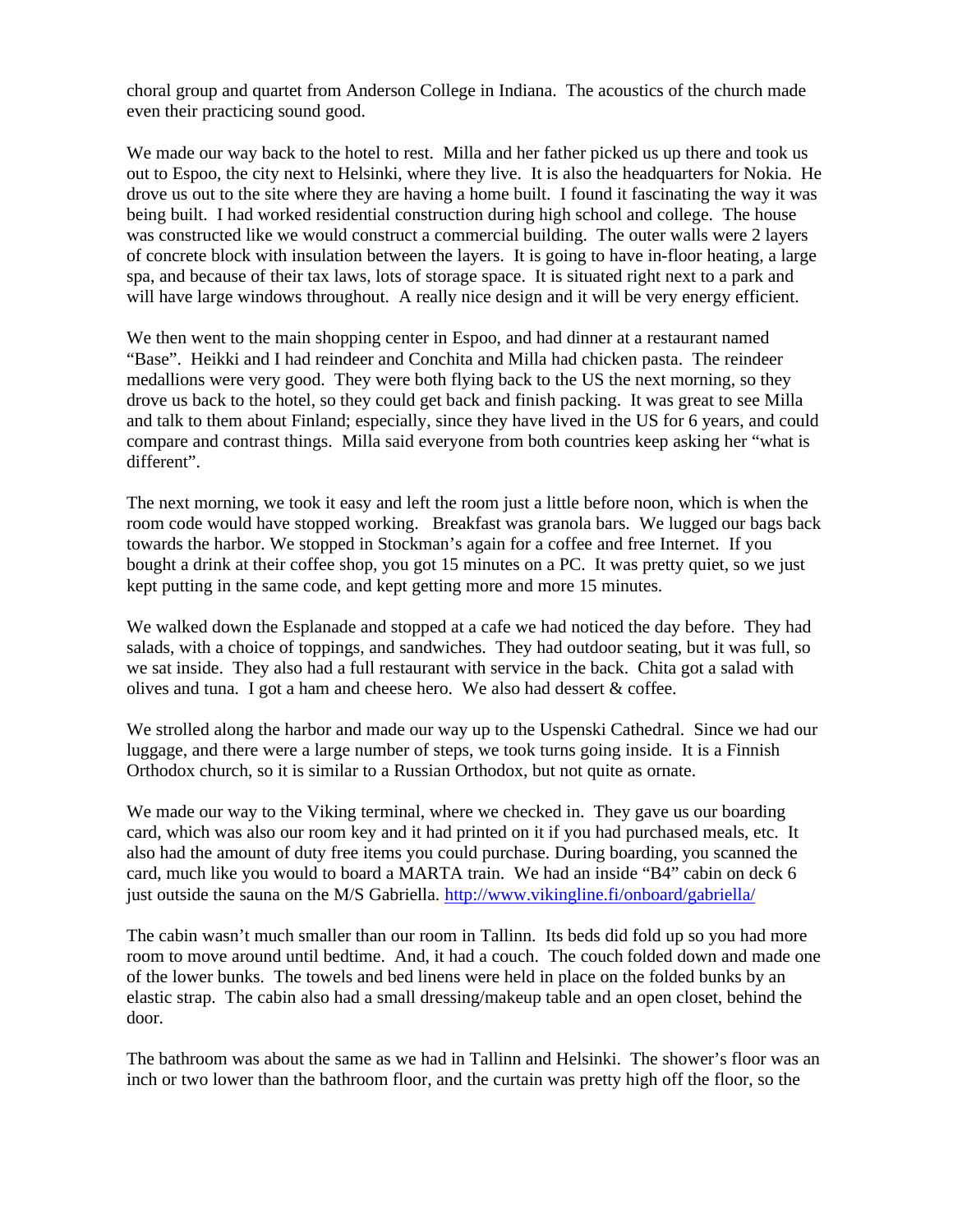bathroom floor got wet, just as in Tallinn and Helsinki. The nice thing on the ship was that they provided a long handled squeegee to pull the water back into the shower. It worked great.

We quickly made our way up to deck 7 where most of the shops and cafes were located. They were playing a piano in the main lobby area, and people were already going into the buffet. The duty free shop and bars wouldn't open until we left port.

On deck 8 we found the Fun Club 8 at the rear of the boat. It had windows across the whole rear, so we plopped ourselves down for a good view of our leaving Helsinki. As the ship started leaving, the bars opened, and we tried a Cloud Nine (made with cloud berries) and a Gabriella.

It didn't take too long and we were in the open ocean without land in sight. We wandered around trying to figure out where to eat dinner. We finally decided on the Viking Buffet (a smorgasbord) at the 8:00-10:00pm seating. Since we had booked so late, they put us on the sunny side of the ship (where it was pretty bright, and a little warm). The food was good, and there was plenty of it. Also, included was beer, red and white wine. The wine was Spanish and was served from a tap, but not too bad. The buffet had several sections: seafood, Mediterranean, Asian, a carving station, salads, cheeses, desserts, etc. There were several types of potatoes, mac and cheese, pastas, etc. There were about 7 types of smoked salmon, and 8 types of herring. I think we tried all of them. They also had roe (caviar) and some nice crackers for it.

After dinner, we wandered up on the deck, and quickly ran to back of the ship. The weather had turned colder and windy while we were eating. We didn't realize that we could open some of the doors and could have gone inside, so we ended up having to run almost all the way back around the ship to go back in at the doors where we went outside. Since we were just in shirtsleeves it was a bit nippy.

The night was pretty uneventful. I woke up when we were docking in the Åland islands about 4:30am. Not too noisy, I just had noticed a change in the ship sounds. Since we were docking about 10:00am, we went to the café and had rolls and coffee. I found a roll that was covered in a cheese/butter cream that tasted very similar to a "butter kuchen" where I grew up. I was very happy.

## **Stockholm**

We disembarked and went into the departure lounge to use the ATM. We had mistakenly assumed that Sweden was also on the euro when we got money out in Helsinki, so we had to withdraw some kroners.

It was about a 15-minute walk to get to the water taxi that we took to the Djurgarden Island, where they have museums and an amusement park. While waiting for the taxi, we looked back and saw our ship, and noticed two huge ships berthed next to it. One was the Silja line's Helsinki to Stockholm cruise ship and the other was the Star Princess. Ours looked like a tugboat between two aircraft carriers. I started calling it our "Little Red Boat".

#### The Vasa was a huge ship built by the king of Sweden in 1628.

http://en.wikipedia.org/wiki/Vasa\_museum It was built to impress his enemies. Essentially, it was the "Air Force One" of its time. The only problem was that it was built so impressively, that it was top heavy and on its maiden voyage it capsized and sunk. They tried to raise it back then but, since it was the largest ship to be built, there was nothing large enough to use to raise it. Some of the items that could be reached were removed, but other than that its location was lost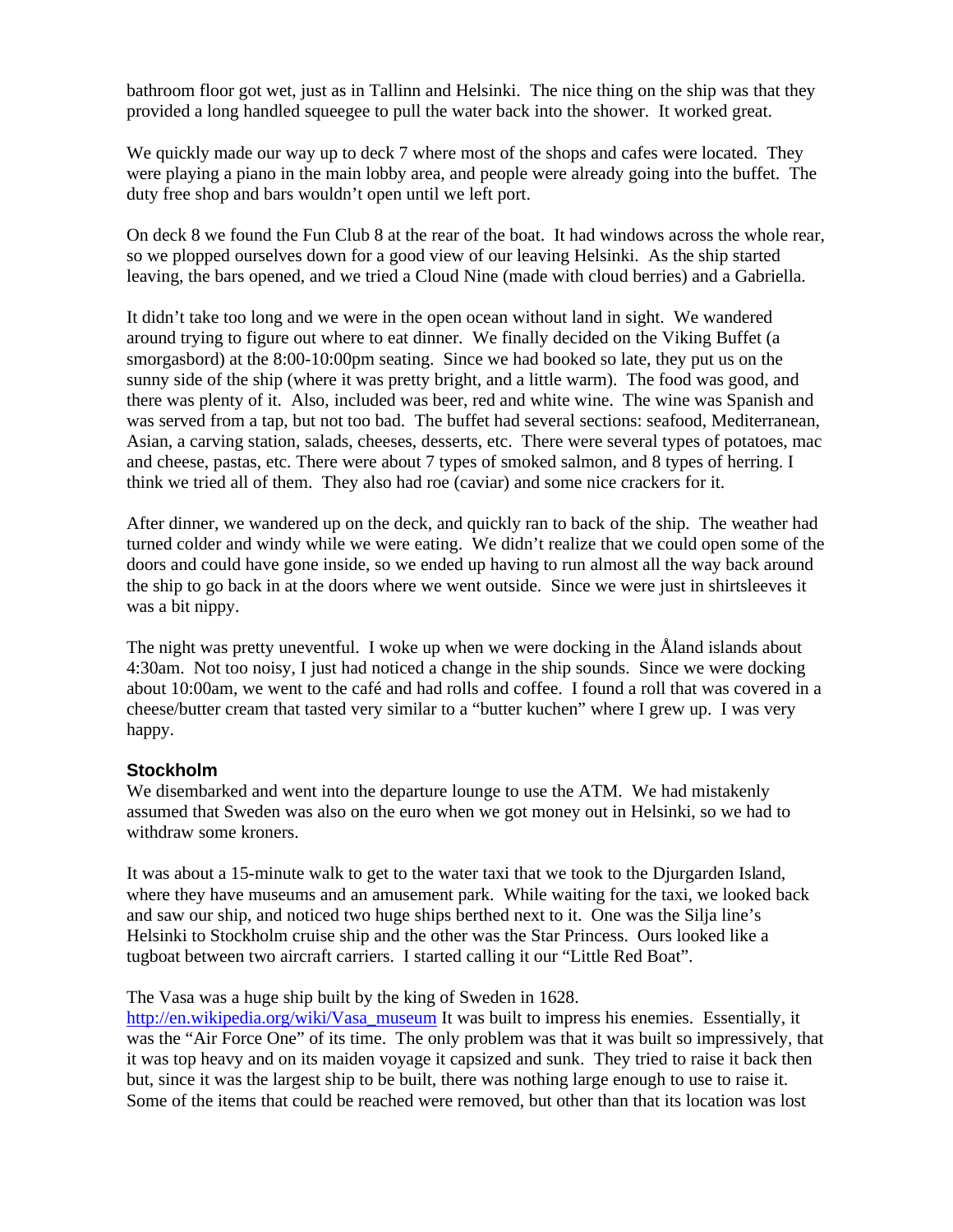over the centuries. Then, in the last 1950s, its location was rediscovered. It was raised and floated to its current location, and a museum was built around it. Since the Baltic doesn't have the toredo worms that inhabit most of the other oceans of the world, it was amazingly complete. We spent several hours in the museum and could have spent more. But, since the other cruise ships were in, it was pretty crowded. When we were buying some things in the gift shop, I noticed the check out girl had an American accent so I asked her about it. She had lived in Minnesota for 5 years. And, since Sweden doesn't dub their TV shows, like some other countries like the Netherlands, so they hear American English.

We walked from the museum around the harbor area to Gamla Stan or "Old Town" section. On the map, this looked pretty close, but I think all the walking had started taking its toll. It was a beautiful walk, but a little long. The weather was perfect, and the architecture of the buildings around the harbor was really nice. The area was clean and picturesque. The city of Stockholm is made up of several islands, so lots of water and lots of bridges.

Our lunch consisted of "French Hot Dogs" and ice cream. The hot dogs are sold all over Stockholm by the street vendors. It's a grilled hot dog, or bratwurst, that comes in a couple different sizes, that are slid into a hollowed out baguette. If you want mustard or ketchup, they put that in the hollow before inserting the hot dog. All the signs for these "delicacies" were in English.

Gamla Stan was pretty crowded. This is where most of the cruise passengers go for meals and souvenirs. We found that a couple of the bakeries had what is known in Germany as Mandel Hornchen (Almond Horns). These are some of my favorite cookies so I had to try a few. We also found the Hard Rock Cafe store, and they were having a sale. So, we loaded up with gifts for friends and family.

We walked back to the water and took a seat at the base of one of the statues and people watched for a while. It was such a nice day. After a little rest, we started the trek back to the ship. We passed a number of really nice dockside bars and restaurants. One was filled with couches and settees and was just out in the open. Looked like a great place to sit and visit with friends. We also got to watch the M/S Viking Cinderella ship come into the harbor area and execute a 180 degree turn to get to its berth.

We were both very tired by the time we made it back to the ship. We went to the outside bar at the back of the ship and had a few drinks. It was still a nice day, and we both got a little sun. We got to watch our ship un-dock and move out through Stockholm harbor.

We had read in the Rick Steves' book that the cruise leaving Stockholm was worth the views, so we had a quick dinner in the café, and went back out on deck. This time we wore lots of layers of clothes. We even found a way of getting to the very top of the ship, just behind the bridge. The views were great and we were pretty much all alone. We were following a narrow channel running between lots of small and medium sized islands, with what looked like vacation houses. The islands were covered with trees and rocks and the views were spectacular. This continued for several hours.

# **Åland Islands**

We went back outside about 10:30pm, when we docked at Mariehamn, in the Åland Islands. http://en.wikipedia.org/wiki/%C3%85land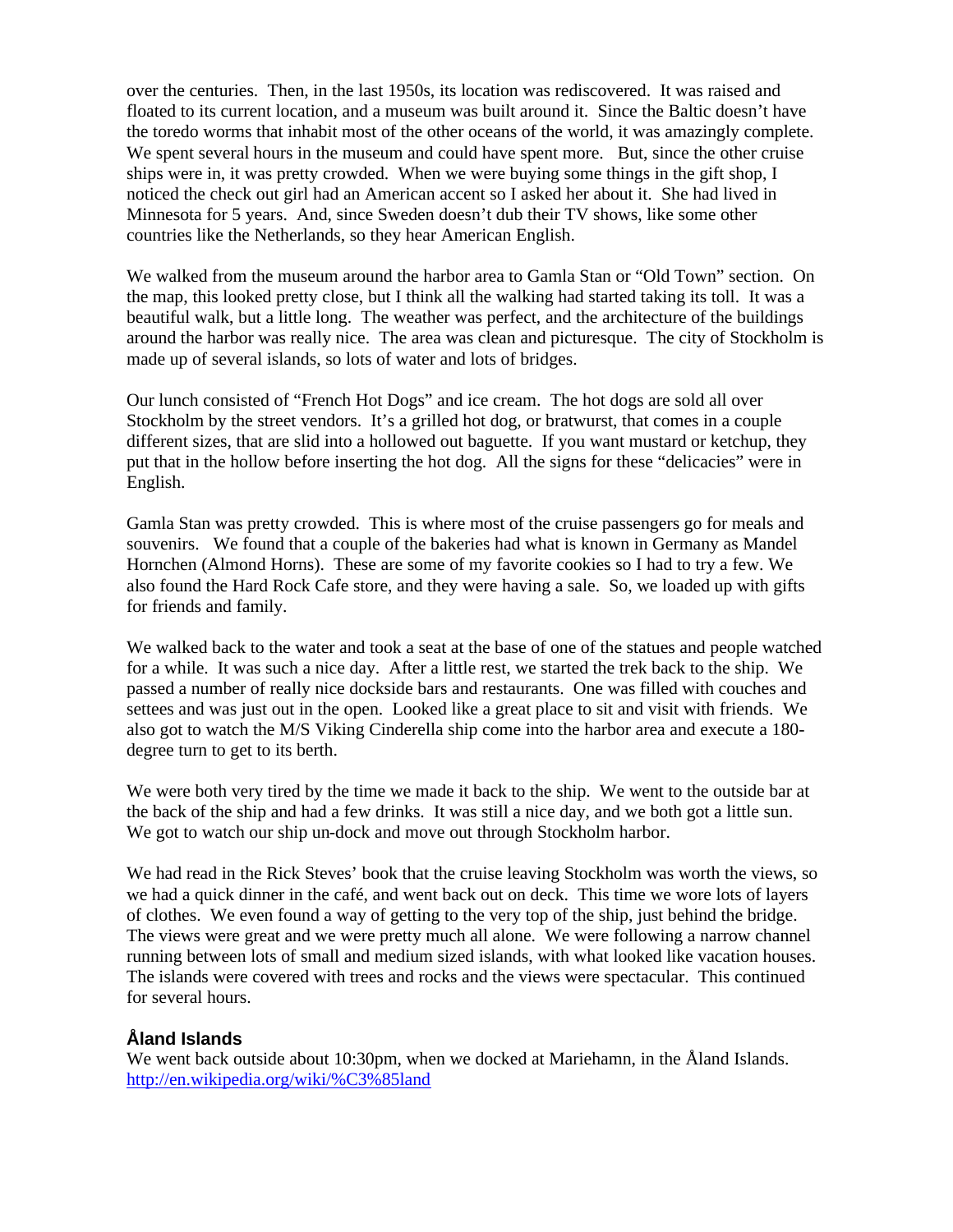It was interesting to see them offload and then load the cars, the trucks and the sailboats! The sun was just setting, but there was a nice glow in the west.

===========================================

## **Helsinki (again)**

We arrived in Helsinki about 9:30am, but since we just had to board a ferry back to Tallinn at 12:30, we didn't rush. We decided to have the big breakfast buffet in the morning. And, it was huge. It had all the breads, eggs, herring, cheese, lunchmeats, etc. that you could think of, (and several we would have never thought of).

Disembarking the boat, we immediately went back into the terminal to check-in for the Tallinn ferry. We had a short wait and then back upstairs to amble back on the boat. The crossing was uneventful, but we did grab a salad and a sandwich and sat in the café.

## **Tallinn**

We arrived in Tallinn about 3:30pm. and wheeled our way over to the Reval Express Inn. http://www.revalinn.com/en/reval-inn-tallinn

It is closet hotel to the harbor, right next to the rink and just outside of Fat Margaret's gate into Old Town. Compared to all of our other rooms on the trip, it was very large. And, we had a nice view of Old Town from our window. We then had to walk back to our first hotel to retrieve our other bags. Along the way, we called Piret and arranged to meet her when she got off of work.

We met her in the Town Square and wandered around until we found something that looked good. She suggested the Klafira Russian restaurant: http://www.klafira.ee/2 I had vodka and moose while Conchita went for something a little less exotic. The food was very good and the waitresses were dressed in short dresses and white go-go boots.

Piret then took us to a little wine bar where she liked their cheesecake. A really neat place named "Kolme Näoga Mees". http://home.infoweb.ee/kolmenaogamees

We each ordered a serving, and I had a hot cocoa. The cheesecake was excellent and the place was located in a cellar with upholstered "couches" around the pillars and then small tables through out. We had probably walked past this place several times during the week and had never paid it any attention. The entrance is down some steep steps from the street, but it was so interesting. And, the menu looked interesting too. When we go back to Tallinn, we will definitely go back to this place.

We did have one exciting/disturbing thing happen at the wine bar. The restaurant was pretty empty and a very drunk Finn had sat down near us with a glass of wine. I guess he had overheard us speaking English and when we pulled out our wallets to compare driver licenses (Piret's was huge compared to US license), he decided that the only reason I was in Tallinn was to "pick up" women, "like all his friends that go to Bangkok". He assumed that Conchita and Piret were "ladies of the evening" that I was trying to arrange an evening with. He got very angry with me. I was so surprised; I think I just sat there staring at him. Finally, the waitress got him back in his chair, and we were off.

We then walked back to Piret's office. She had left her car there, and she thought she had left my score sheets in her office. She works for an office supply/office furniture company, just